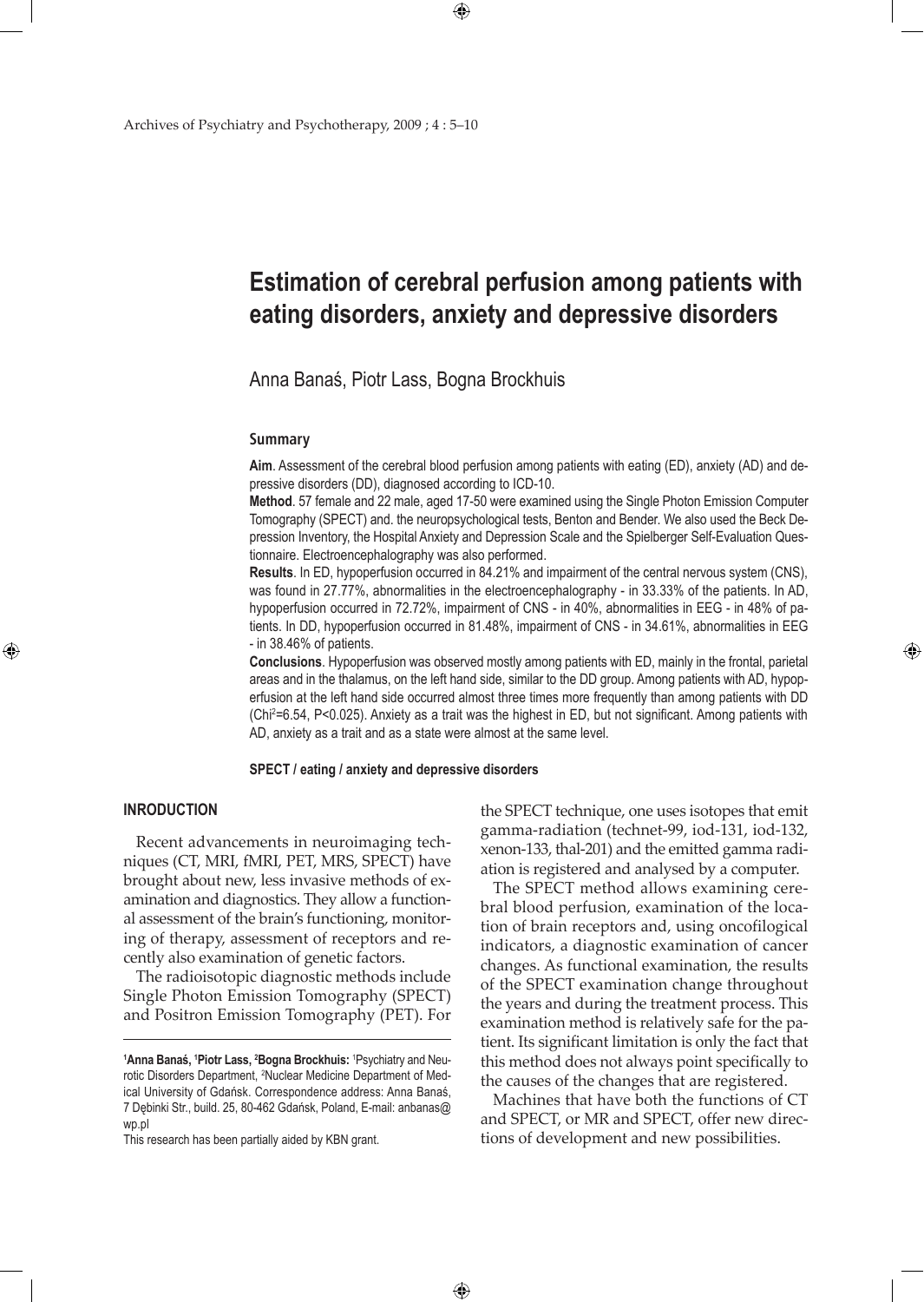#### 6 Anna Banaś et al.

⊕

The SPECT method is useful in diagnosing problems with cerebral blood circulation, systematic diseases of the connective tissue, after traumas, poisonings and in differentiating between retardation problems. It can also be used in depression, anxiety disorders and obsessivecompulsive disorders [1,2, 3, 4, 5, 6, 7, 8, 9, 10, 11].

In depression, one often finds hypoperfusion in the prefrontal or frontal lobe, bilaterally, or only at the left hand side. There may also be limited perfusion in the temporal lobe (bilateral or left-hand-side only), parietal lobe and the subcortical areas: thalamus, limbic system and the nucleus caudatus.

These findings are not always able to show convincingly the connection between depression and hypoperfusion. One may consider this probable, though, because the aforementioned areas are linked with mood regulation.

In eating disorders, hypoperfusion is observed in the temporal area, parietal area and in the occipital area and in anxiety disorders in the limbic system area [6, 7, 8].

## **AIM OF THE STUDY**

⊕

The aim of this research was to assess cerebral blood perfusion among patients with eating, anxiety and depressive disorders, who were examined using the Single Photon Emission Computer Tomography (SPECT) and to establish a correlation between hypoperfusion, neuropsychological tests and more severe depressive and anxiety problems, as measured by psychological tests.

#### **MATERIAL AND METHODS**

The participants of this study were patients of the Psychiatry and Neurotic Disorders Department (57 female and 22 male), between 17 and 50 years old, who were treated at the Neurotic Ward between 2003 and 2005, diagnosed with eating disorders, anxiety, or depressive disorders. The diagnoses were made in accordance with ICD-10. In case of eating disorders, DSM-IV-R was also used.

Patients were examined in the Nuclear Medicine Department using the Single Photon Emission Computer Tomography method (SPECT). A three-headed gamma camera Multispect-3 (Siemens, Erlangen, Germany) was used, after applying the gamma-emitting tracer Tc-99m-ECD (FAM, Łódź, Poland) with activity 370 µBq, in the patient's second week of stay in the Ward. As significant in the SPECT examination, we considered areas of asymmetrical gathering of the tracer over 6% for frontal lobes, 8% for temporal and parietal lobes, 10% in the basal ganglia and 12% in the thalamus. Hypoperfusion was analysed in comparison to perfusion in the cerebellum.

In the Neurotic Ward, patients were examined psychiatrically and using psychological methods. The tests used included Benton test (testing recollection of figures) and the L. Bender test (test of copying figures), examining sight and spatial functions. These tests do not burden the patient and allow for assessment of organic changes in the central nervous system [12, 13, 14].

Scales and questionnaires that assess depressive and anxiety symptoms were also used: the Beck Depression Inventory (BDI), the Hospital Anxiety and Depression Scale (HADS) and the Spielberger Self-Evaluation Questionnaire (STAI). Additionally, electroencephalography was performed in the Biological Psychiatry Department.

⊕

Patients were divided into three groups. In the first group (ED), comprising of patients with eating disorders, there were 19 women (six with anorexia nervosa of the bulimic type, one with anorexia nervosa of the restrictive type and twelve with bulimia nervosa of the purging type, according to the DSM-IV-R). We connected cases with anorexia nervosa of the restrictive type with bulimia nervosa of the bulimic type, because they have some common traits. The women's mean age was 24.34 years, with a standard deviation of 3.34 years.

In the second group (AD), we included patients with mostly anxiety disorders (panic attacks- 12, depressive-anxiety disorders- 10, social phobia- 7, agoraphobia- 4, obsessive-compulsive disorders- 3, other- 2). This group comprised of 33 patients (20 women and 13 men), with the mean age of 33.37 years (SD=10.98).

Archives of Psychiatry and Psychotherapy, 2009 ; 4 : 5–10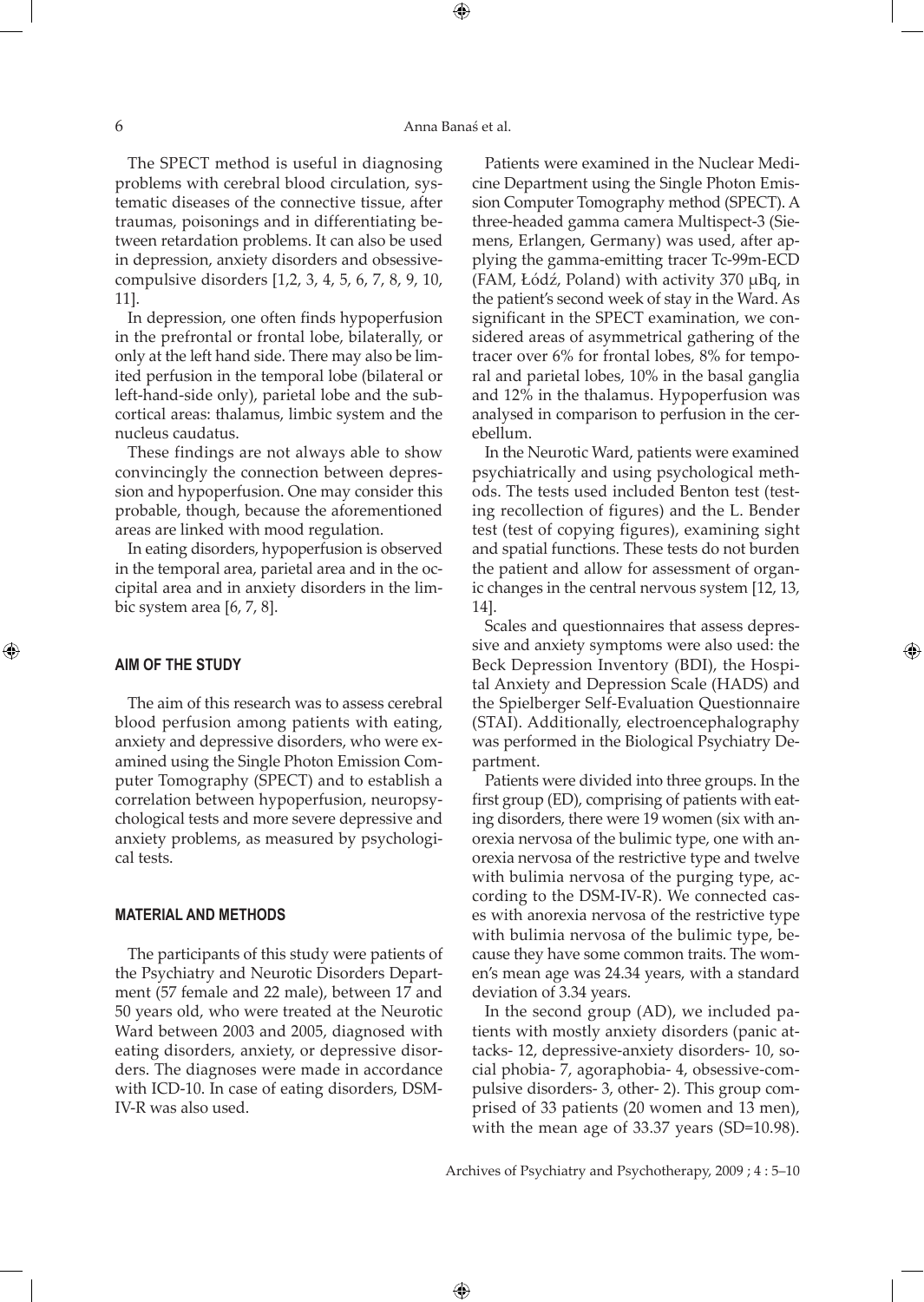Estimation of cerebral perfusion among patients with eating disorders, anxiety and depressive disorders 7

One patient suffered from comorbidity of more than one anxiety disorder.

In the third group (DD), we included patients with depressive disorders (first depressive episode), with comorbidity of panic attacks, agoraphobia and social phobia. This group comprised of 27 patients (18 women and 9 men), with the average age of 30.33 years (SD=14.02, (see Tab. 1, 2).

In the statistical analyses, we used the  $\chi$ 2 test.

**Table. 1.** Demographic data.

| Group<br>$n=79$      | Female<br>$n = 57$ | Male<br>$n = 22$ | Age<br>$17 - 50$  |
|----------------------|--------------------|------------------|-------------------|
| I ED, 7AnN<br>12 BnN | 19                 |                  | $24.34 + 3.34$    |
| II AN<br>33          | 20                 | 13               | 33.37±10.98       |
| iii dd<br>27         | 18                 | 9                | $30.33 \pm 14.02$ |

ED - Eating Disorders, AN - Anxiety Disorders, DD - Depressive Disorders, AnN - Anorexia Nervosa, BnN - Bulimia Nervosa

**Table 2.** Abnormalities in: SPECT, Neuropsychological Tests, EEG.

| Group<br>$n=79$ | Hypoperfusion<br>in SPECT | Benton, Bender<br><b>Tests</b> | EEG    |
|-----------------|---------------------------|--------------------------------|--------|
| ED<br>19        | 84.21%                    | 27.77%                         | 33.33% |
| <b>AD</b><br>33 | 72.72%                    | 40.00%                         | 48.00% |
| DD<br>27        | 81.48%                    | 34.61%                         | 38.46% |

# **RESULTS**

⊕

In the first group (Eating Disorders group, ED), hypoperfusion (as compared with perfusion in the cerebellum) occurred in 84.21% of the patients and a decline in the functioning of the central nervous system, as diagnosed using the Benton and Bender tests, was found in 27.77% of the patients. Abnormalities in the electroencephalography were found in 33.33% of them (see Tab. 2).

Hypoperfusion occurred more frequently at the left hand side, with the odds ratio of 1.2:1. In four cases (over 20% of this group), we found hypoperfusion up to 61% in both hemispheres. As far as exact localization is concerned, hypop-

Archives of Psychiatry and Psychotherapy, 2009 ; 4 : 5–10

 $\bigoplus$ 

erfusion occurred most frequently in parietal, frontal and pericentral areas.(see Tab. 3, 4, 5)

**Table 3**. Localization of cerebral hypoperfusion.

| Diagnosis                             | ZO<br>19        | 7N<br>33        | ZD<br>27        |
|---------------------------------------|-----------------|-----------------|-----------------|
| Right hemispher                       | 19              | 17              | 41              |
| Left hemisphere                       | 23              | 46              | 45              |
| $\mathsf{I} \cdot \mathsf{P}$         | 1.21            | 2.70            | 1.09            |
| Both hemispheres<br>hypoperfusion (%) | $n=4$<br>65-76% | $n=4$<br>68-80% | $n=1$<br>77-80% |

**Table 4**. Localization of cerebral hypoperfusion

| Diagnosis<br>ED<br>Localization<br>19<br>n |                           | AD<br>33    | DD<br>27    |
|--------------------------------------------|---------------------------|-------------|-------------|
| Prefrontal                                 | 4<br>21%                  | 5<br>15.5%  | 9<br>33.3%  |
| Frontal                                    | 17<br>9<br>47.3%<br>51.5% |             | 14<br>51.8% |
| Temporal                                   | 2<br>10.5%                | 4<br>12.12% | 25.9%       |
| Parietal                                   | 11<br>58%                 | 15<br>45.4% | 21<br>77.7% |
| Occipital                                  | 2<br>10.5%                | 5<br>15.15% | 9<br>33.3%  |
| Pericentral                                | 8<br>42%                  | 20<br>60.6% | 13<br>48%   |
| Roland's Reg.                              |                           |             | 1           |
| 5<br>Thalamus<br>26.3%                     |                           | 3<br>9.0%   | 7<br>25.9%  |
| Cerebellum                                 |                           |             |             |

**Table 5**. Cerebral hypoperfusion in %

| Diagnosis    | ED<br>19  | ΑN<br>33    | DD<br>27    |
|--------------|-----------|-------------|-------------|
| Up to<br>15% | 4 (21.0%) | $8(24.2\%)$ | 12 (44.4%)  |
| 16-25%       | 7(36.8%)  | 12 (36.3%)  | 6(22.2%)    |
| over 26%     | 5(26.3%)  | $4(12.1\%)$ | $4(14.8\%)$ |

In five cases (over 25% of the group), hypoperfusion occurred in the thalamus and in one case also in the cerebellum. A percentage assessment of the hypoperfusion gave the following results. Four patients suffered from a mild hypoperfusion (up to 15%), seven patients suffered from a moderate hypoperfusion (16-25%) and five pa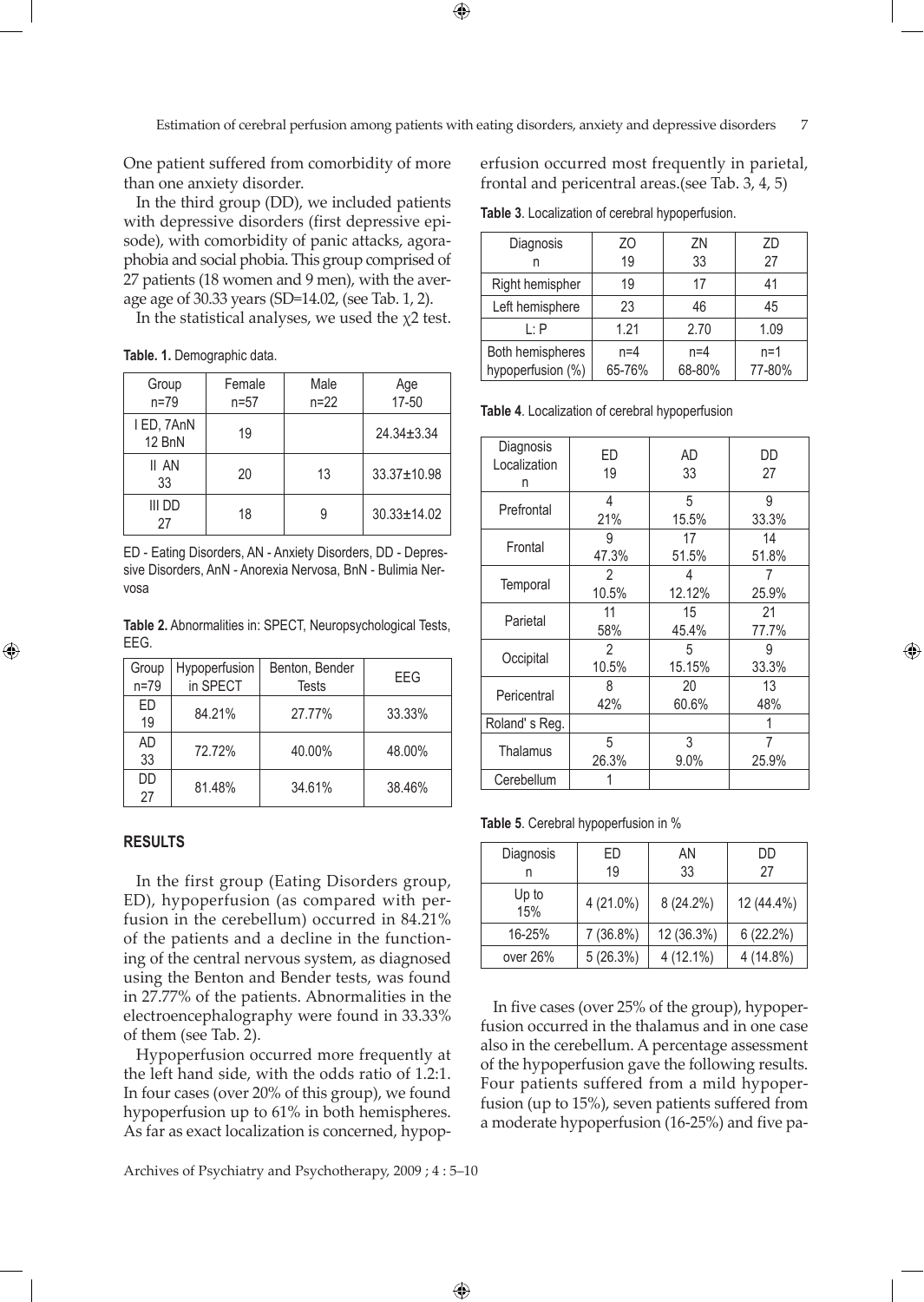⊕

tients (over 25% of the group) suffered from severe hypoperfusion (over 25%). Thus, moderate and severe hypoperfusion occurred in 63.1% of the patients in the eating disorders group.

Analysis of the severity of depressive and anxiety symptoms using the aforementioned questionnaires and scales gave the following results. In the Beck Depression Inventory we found a mean of 19.42 points (SD=10.42) and in the Hospital Anxiety and Depression Scale the patients had a mean of 7.75 points (SD=4.08) for depression and 13.38 points (SD=6.25) for anxiety. In the Spielberg Self-Evaluation Questionnaire (STAI), anxiety as a state had a mean of 47.07 points (SD=3.86) and the highest indicator of anxiety as a trait had a mean of 53.26 points (SD=6.65, see Table 6.). However, the difference between this group and the other two groups was not significant ( $\chi$ 2=3.15, P<0.20).

In the second group (Anxiety Disorders patients), hypoperfusion occurred in 72.72% of the patients, decline in the functioning of the central nervous system (as measured with the Benton and Bender tests) occurred in 40% of the patients and abnormalities in EEG occurred in 48% of the patients (see Table 2). Hypoperfusion in this group occurred almost three times more frequently on the left hand side than on the right hand side (ratio 2.7:1). Hypoperfusion was localized in the pericentral areas and in the frontal and parietal lobes. In four cases (12%) we observed hypoperfusion in both hemispheres. The percentage assessment of hypoperfusion was the following. Perfusion decrease up to 15% occurred in 8 cases (24% of the group), decrease between 15-25% occurred in 12 cases (36% of the group) and a decrease over 25% occurred in 4 cases (12% of the group). Thus, moderate or severe hypoperfusion occurred in 48.3% of patients from the anxiety disorders group.

Assessment of the severity of the depressive and anxiety symptoms using the aforementioned methods was the following. Assessment of depression (using Beck's BID) gave on average 18.45 points (SD=13.85), the level of depression in the HADS depression scale was on average 5.05 points (SD=4.92) and the level of anxiety was on average 14.06 points (SD=5.92). Anxiety as a state (STAI) had on average 47.31 points (SD=4.92) and anxiety as a trait had 48.37 points (SD=4.74 (see Table 6.).

**Table 6.** Characteristic anxiety and depressive symptoms

| Group<br>N 79 | <b>Beck</b> | <b>HADS</b><br>depression | <b>HADS</b><br>anxiety | <b>STAI</b><br>anxiety<br>-state | <b>STAI</b><br>anxiety<br>-trait |
|---------------|-------------|---------------------------|------------------------|----------------------------------|----------------------------------|
| FD            | $19.42+$    | $7.75+$                   | $13.38+$               | $47.07+$                         | $53.26+$                         |
| 19            | 10.42       | 4.08                      | 6.25                   | 3.86                             | 6.65                             |
| <b>AD</b>     | $18.45+$    | $5.05+$                   | $14.06 \pm$            | $47.31+$                         | $48.37+$                         |
| 33            | 13.85       | 4.92                      | 5.92                   | 4.92                             | 4.74                             |
| DD            | $16.00+$    | $9.29 +$                  | $17.42+$               | $45.28 \pm$                      | $52.31 \pm$                      |
| 27            | 8.51        | 5.55                      | 4.95                   | 3.92                             | 4.67                             |

In the third group (Depressive Disorders) hypoperfusion occurred in 81.48% of patients, decline in the central nervous system functioning (as assessed with the Benton and Bender tests) occurred in 34.61% of patients and abnormalities in EEG occurred in 38.46% of the patients (see Table 2).

Hypoperfusion occurred somewhat more frequently on the left hand side (ration 1.09:1). It was localized in the parietal, frontal and pericentral areas. In one case we observed hypoperfusion in both hemispheres.

The percentage assessment of hypoperfusion gave the following results. A decrease in perfusion up to 15% occurred in 12 patients (44% of the group), a decrease between 15-25% occurred in 6 patients (22% of the group) and a decrease over 25% occurred in 4 patients (14.8% of the group). Thus, moderate or severe hypoperfusion occurred in 36.8% of the patients with depressive disorders.

⊕

The depression level in this group was on average 16.00 points (SD=8.51) on Beck's scale. On the HADS, the average score on the depression scale was 9.29 points (SD=5.55) and on the anxiety scale 17.42 points (SD=4.95). Anxiety as a state (STAI) was on average 45.28 points (SD=3.92) and anxiety as a trait, on average 52.31 points (SD=4.67, see Table 6).

To summarize the data, the greatest degree of hypoperfusion occurred in the Eating Disorders group. It occurred in 84% of the patients in this group and in 63% we found moderate or severe hypoperfusion. The differences between groups were not statistically significant, however if one takes into account the fact that patients in the eating disorders group had smaller central nervous system decline (measured with the Benton and Bender tests) and fewer EEG abnormalities, as compared with the other two groups, it seems that these abnormalities could have to do with

Archives of Psychiatry and Psychotherapy, 2009 ; 4 : 5–10

 $\bigoplus$ 

⊕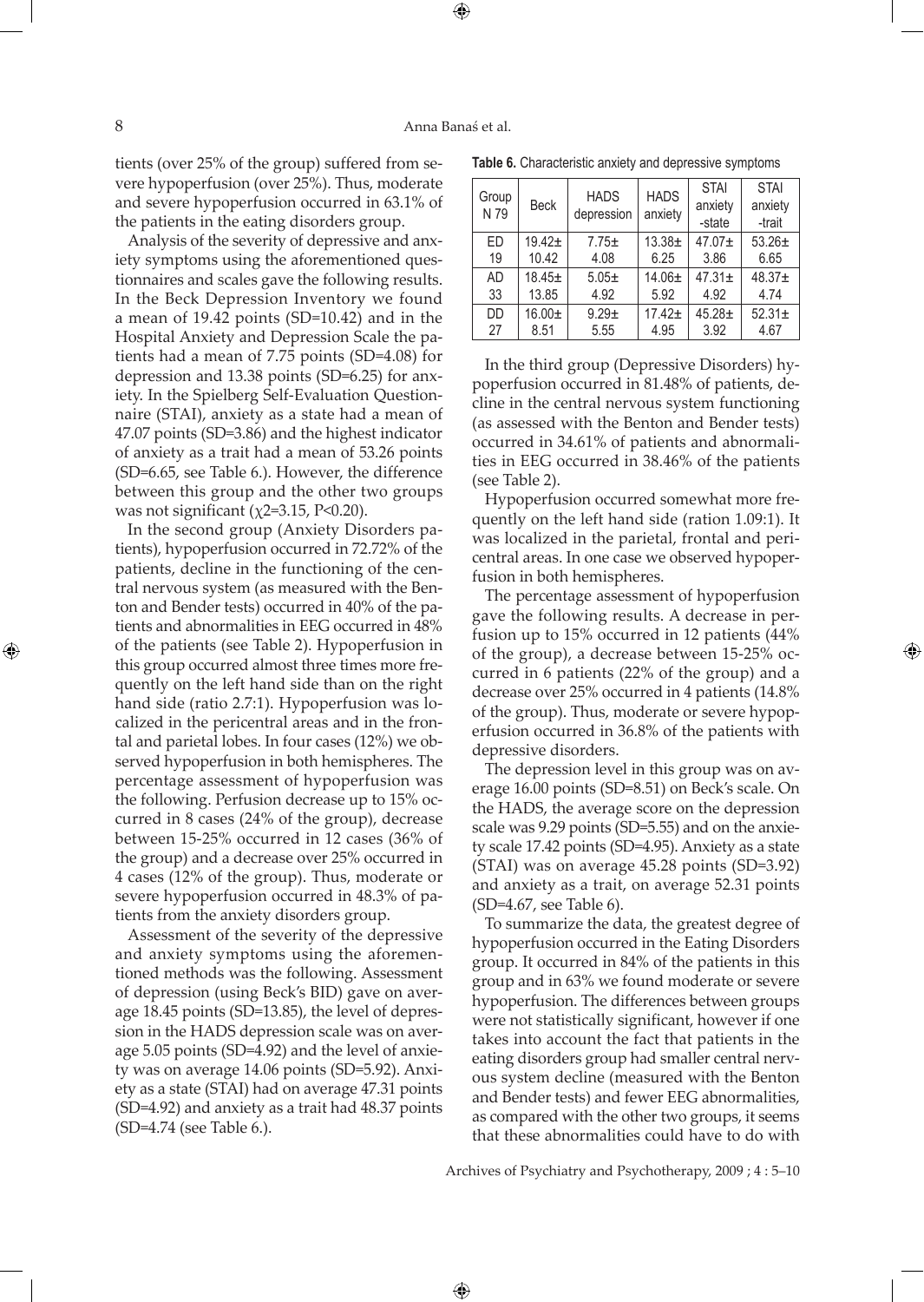the patients' restrictive eating and could be reversible.

In the Eating Disorders group, hypoperfusion occurred in the parietal, frontal, pericentral areas and in the thalamus.

In his examination of patients with eating disorders (anorexia nervosa of the restrictive type and of the binge-purging type), Van den Eynde [15] found hypoperfusion in the thalamus and in the basal ganglia, in the left temporal lobe and in the superior temporal gyri and superior frontal gyri, but no abnormalities in computer tomography. Based on these findings, he suggested that the abnormalities in the cortical-subcortical pathway may be included both in the pathogenesis and pathophysiology of anorexia nervosa. According to him, this issue requires further research.

On the other hand, PET scans (Delvenne et al., 1999) [16] of patients with anorexia nervosa and bulimia nervosa suggested hypometabolism of glucose in the temporal lobe in both disorders, which would suggest a particular sensitivity of this area in eating disorders. However, this finding does not explain whether it is a consequence of the disorders, or a general dysfunction.

Temporal areas are linked to sensory and visual-spatial connections and might influence changes in perception.

⊕

Similar to the Depressive Disorders group, in the Eating Disorders group hypoperfusion also occurred in the frontal and pericentral areas. These similarities may be related to the fact that eating disorders are often accompanied by depressive symptoms or get ahead depression. These findings are consistent with some other published findings [5, 17].

In the Anxiety Disorders group, on the other hand, hypoperfusion was located in the pericentral areas, supposedly the ones that are most sensitive to fluctuations in cerebral perfusion. The other locations of hypoperfusion were the frontal and parietal areas. Hypoperfusion in the frontal lobe was most pronounced in the Depressive Disorders group and, together with the prefrontal areas hypoperfusion, it occurred in 85% of that group.

The frontal area plays a particularly important integrative role, because it participates in a number of higher nervous functions and it integrates impulses from the lower parts of the brain, the brainstem and hypothalamus. It is important for cognitive processes, for the selection of somatosensory impulses, for mood regulation and for consciousness. In the three discussed groups, hypoperfusion in the frontal area was observed, regardless of the group, as the second most frequent.

In the Depressive Disorders group, hypoperfusion in the prefrontal area occurred most frequently (in 33% of the group), as compared to the other groups and it could have been related to the clinical symptoms of depression. This findings are consistent with other published findings [5, 17]. The prefrontal area is responsible for executive functions (abstract thinking, creativity, accommodation of external impulses and impulses from the environment and comparison of the impulses in order to achieve particular goals).

Among patients with depressive and eating disorders, in 25% of the cases we observed hypoperfusion in the thalamus- area of vital importance to the filtering of information. Hypoperfusion may have an influence on disruptions in this important process and in attaining deformed or incomplete information and disruptions in information processing.

It is important to indicate that the differences are rather small and not generally statistically significant. Further, we have acknowledgement of the relatively high degree of comorbidity, both lifetime and concurrently, across the three disorders.

The fact that hypoperfusion was observed more frequently on the left hand side among anxiety disorders patients ( $\chi$ 2=6.54, P<0.025) requires further research, especially that this side is important for terming of emotions.

 The analysis of correlations between hypoperfusion and the severity of depressive and anxiety symptoms will be elaborated upon in a next paper.

# **CONCLUSIONS**

 In this group, hypoperfusion was observed most frequently among patients with eating disorders.

Among patients with eating disorders, hypoperfusion was observed mostly in the pari-

Archives of Psychiatry and Psychotherapy, 2009 ; 4 : 5–10